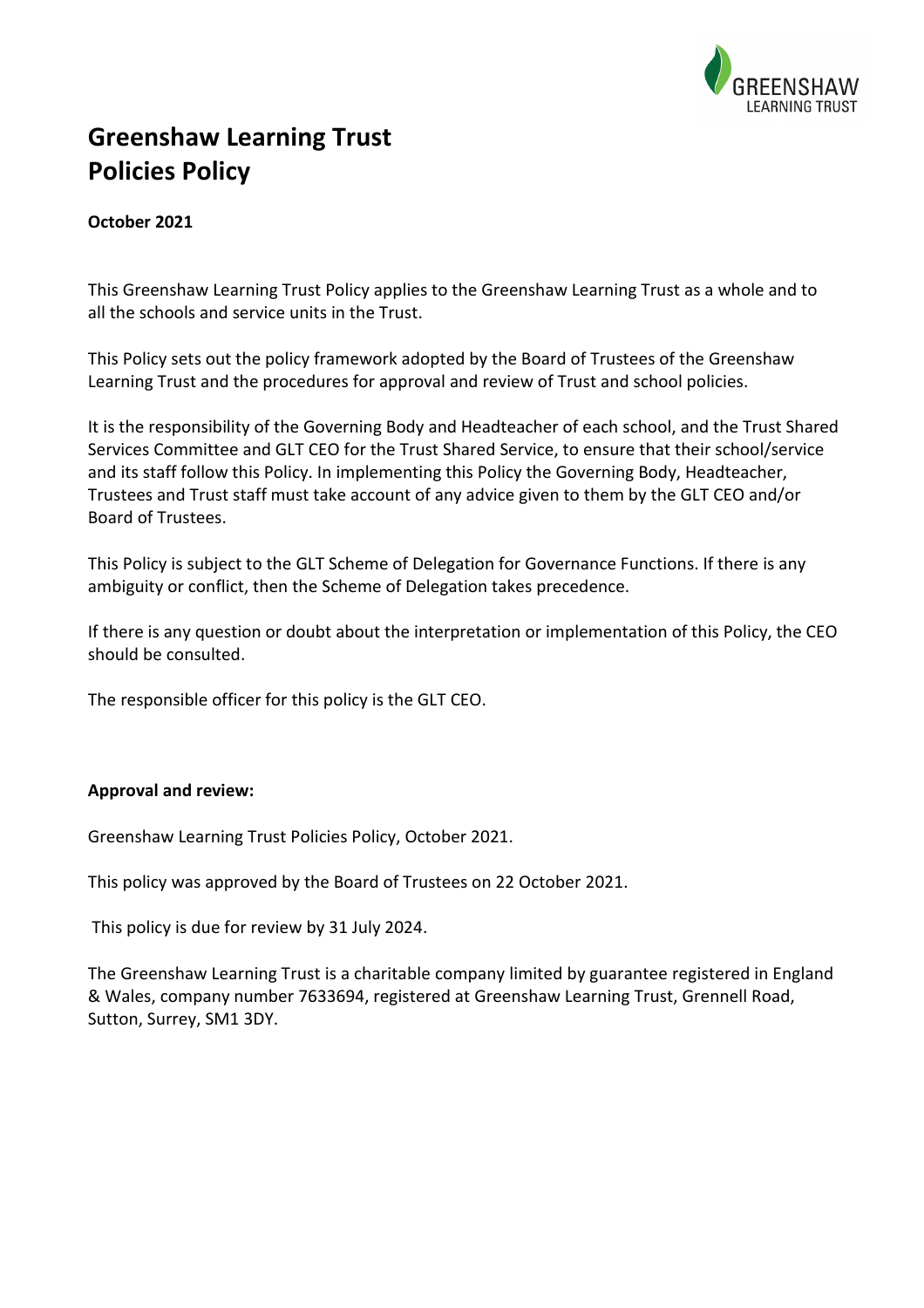

#### **Greenshaw Learning Trust Policies Policy**

#### **October 2021**

#### **1.1 Introduction**

The Greenshaw Learning Trust (GLT) is a charitable company limited by guarantee, constituted under a Memorandum of Association and Articles of Association. The Board of Trustees is the 'governing board' of the Trust, and is responsible for the operation and performance of the Trust as a whole and all schools and services of the Trust.

The Board of Trustees has to ensure that the Trust as a whole and all the schools and services of the Trust operate in accordance with the Trust's Articles of Association and its Funding Agreements, and with all relevant legislation and Government Guidance.

To enable it to fulfil this responsibility, the Board of Trustees approves a range of policies and procedures that set out what its schools and services, its staff, governors and Trustees need to do, and what policies and procedures they are required to have and to follow.

It is the responsibility of the Governing Body and the Headteacher of each school, and the Trust Shared Services Committee and the GLT CEO, to adopt and maintain policies and procedures for their school / the Trust Shared Service, as required to implement the Policies and Procedures of the Trust, and to ensure that any such school/service policies and procedures are consistent with the Articles of Association and Funding Agreements and the Policies and Procedures of the Trust.

In implementing such policies and procedures the Governing Body, Headteacher and school and service staff must take account of any advice given to them by the Chief Executive Officer (CEO) or Board of Trustees of GLT.

#### **1.2 Terminology:**

- The Trust means the Greenshaw Learning Trust (GLT).
- School means a school or academy within the Greenshaw Learning Trust.
- Headteacher means the headteacher or principal of the school/academy.
- CEO means the chief executive officer of the Greenshaw Learning Trust.
- Trust Shared Service means the services, functions and staff of the Trust that are not contained within a school budget and/or are not the responsibility of a school Headteacher and/or Governing Body.
- Governing Body means the committee of the Board of Trustees to which Trustees have delegated appropriate powers and functions related to the governance of a school or group of schools.

References in this Policy to a school in the Trust should also be read as the Trust Shared Service for services, functions and staff of the Trust that are not contained within a school budget and/or are not the responsibility of a school Headteacher and/or Governing Body. With respect to the Trust Shared Service, references in this Policy to the responsibilities of the Headteacher and Governing Body should be read as the GLT CEO and the Trust Shared Services Committee respectively.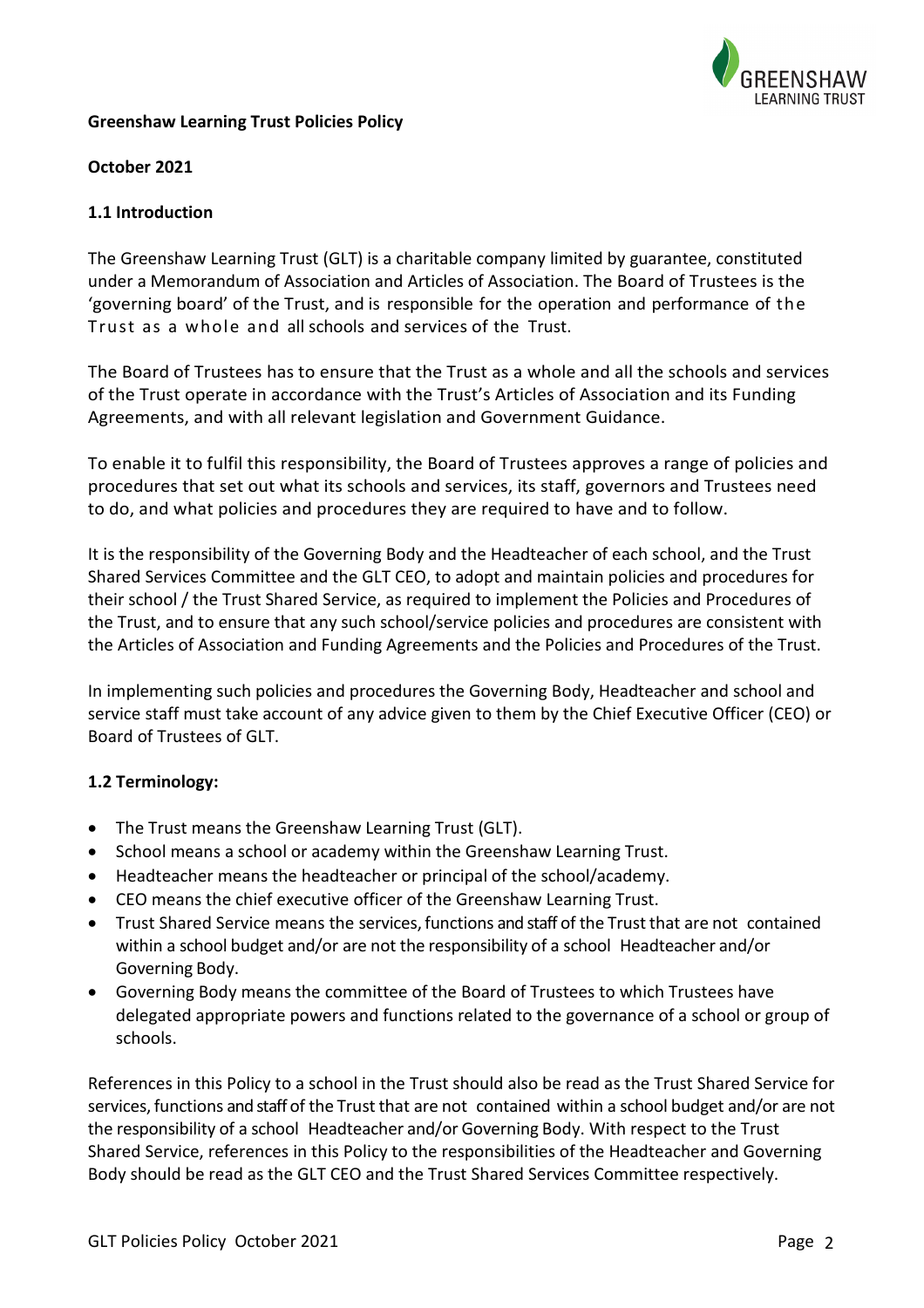

References in this Policy to 'policies and procedures' should be read as including 'reports, statements and schedules etc', as specified in the *GLT Policy Schedule* that can be found at Appendix A to this Policy.

# **2.1 Policy framework**

General descriptions of the requirements for 'policies' often use the terms 'policy' and 'procedure' interchangeably. The Trust has adopted a standard 'default' structure for its policies and procedures as follows:

- *Policy* statement of principles, aims and objectives, the requirements that the Board places on the Trust and its schools, or that the Governing Body places on its school community; non-negotiables; decision of 'governors' (Board or Governing Body).
- *Procedure* what the Trust's schools, staff, governors etc, and a school's staff, students, parents etc, have to do to meet the requirements of the Trust's/school's policy and how the policy is implemented; what to do and who does it.
- *Guidance* more detailed and specific advice and guidance on how to implement the policy and procedure for those having to do it – primarily Trust and school staff.

In order to ensure that the Trust fulfils its statutory responsibilities all schools and service units in the Trust must follow Trust policies, procedures and guidance and must develop, maintain and implement their own policies, procedures and guidance where required by and consistent with those Trust policies and procedures.

*Trust policies* are statements by the Board of Trustees on behalf of the Trust as a whole; setting out the Trust's position and intent to the Trust's stakeholders, and placing requirements on the Trust's schools and staff, and on governors/Trustees and anyone visiting a Trust establishment. Trust procedures are statements of how the Trust and its schools, staff and governors/Trustees will implement those policies. Trust policies and procedures are approved by the Board of Trustees.

*School / service unit policies* are statements by the school / service unit to its stakeholders setting out how it will operate and the requirements it places on its staff, students and parents, governors and anyone visiting the school / service unit. School / service unit procedures are statements of how the school / service unit and its staff and governing body will implement those policies.

School /service unit policies and procedures must be consistent with relevant Trust policies and procedures. Where a school /service unit policy or procedure is not consistent with the relevant Trust policies and procedures, or is silent, or if there is any doubt, the Trust policy or procedure will apply.

School /service unit policies and procedures are either:

- *Common* a single policy / procedure applicable to all Trust schools and service units, approved by the Board of Trustees; or
- *Variable* specific to an individual school or service units, approved by the school's Governing Body or the Trust Shared Services Committee.

As specified by the relevant Trust Policy(ies) and the GLT Policy Schedule.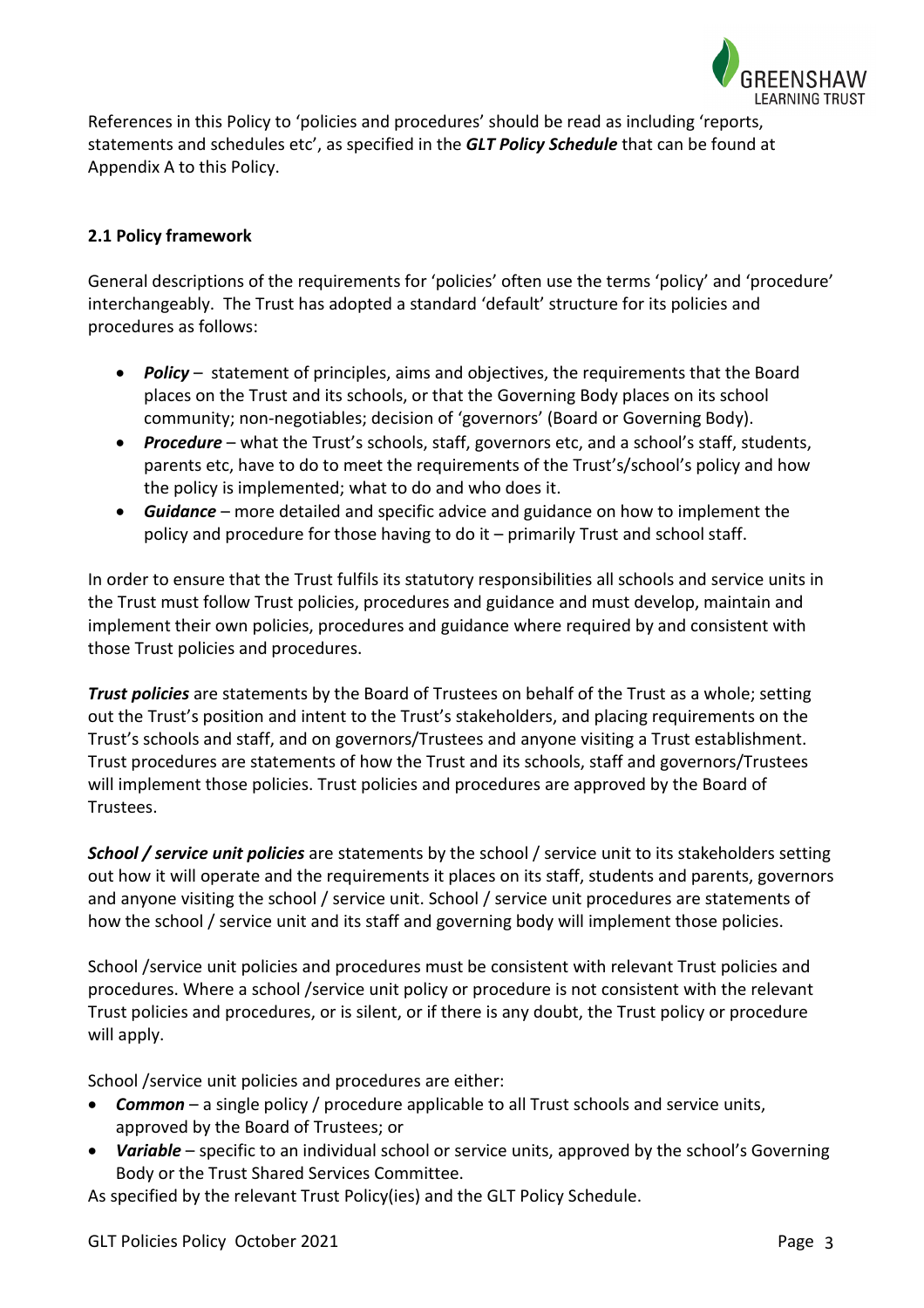

The Guidance may be issued to provide additional details to those persons required to implement a policy or procedure to assist them and ensure the policy/procedure is implemented appropriately.

Guidance related to Trust policies and procedures, and to common school and service unit policies and procedures, will be issued by the appropriate officer(s) of the Trust; and guidance related to individual school policies and procedures will be issued by the appropriate Headteacher or Head of Shared Services.

GLT has grouped its policies and procedures under the classes of policy below and as listed in the *GLT Policy Schedule*.

Each Governing Body and the Trust Shared Services Committee must ensure that its school(s) / service units operate in accordance with Trust policies and procedures, and must adopt and maintain policies and procedures for their school(s) / service units as required by and in accordance with this Policy and the *GLT Policy Schedule*.

## **3.1 Trust Strategic Policies**

The GLT Board of Trustees has approved a set of Trust Strategic Policies that set out the Trust's high-level policy framework and the requirements that the Board places on its schools, shared services and staff, and its Committees and Governing Bodies.

Each Trust Strategic Policy covers an aspect of the responsibilities of the Board of Trustees and/or the functions of the Trust and its schools. Each Strategic Policy will have under it a set of Trustwide policies and procedures, and school policies and procedures.

A Strategic Policy gives the high-level policy framework to be followed by all schools and services across the Trust; setting the context and principles for the policies and procedures of the Trust's shared services and its schools, and which they and their own policies and procedures must follow.

It is the responsibility of the Headteachers and governing bodies with respect to schools, and of the GLT CEO and Board of Trustees and the Trust Shared Services Committee with respect to the Trust Shared Service, to ensure that their schools and services are managed in accordance with the Trust Strategic Policies, and they must adopt and maintain school and Trust Shared Service policies and procedures as required by and consistent with the Trust Strategic Policies.

#### **3.2 Trust-wide policies and procedures**

The GLT Board of Trustees has approved a set of Trust-wide policies and procedures. A Trust-wide policy/procedure is a single policy/procedure that must be followed by all schools and services in the Trust.

Each Trust-wide policy is subsidiary to the appropriate Trust Strategic Policy.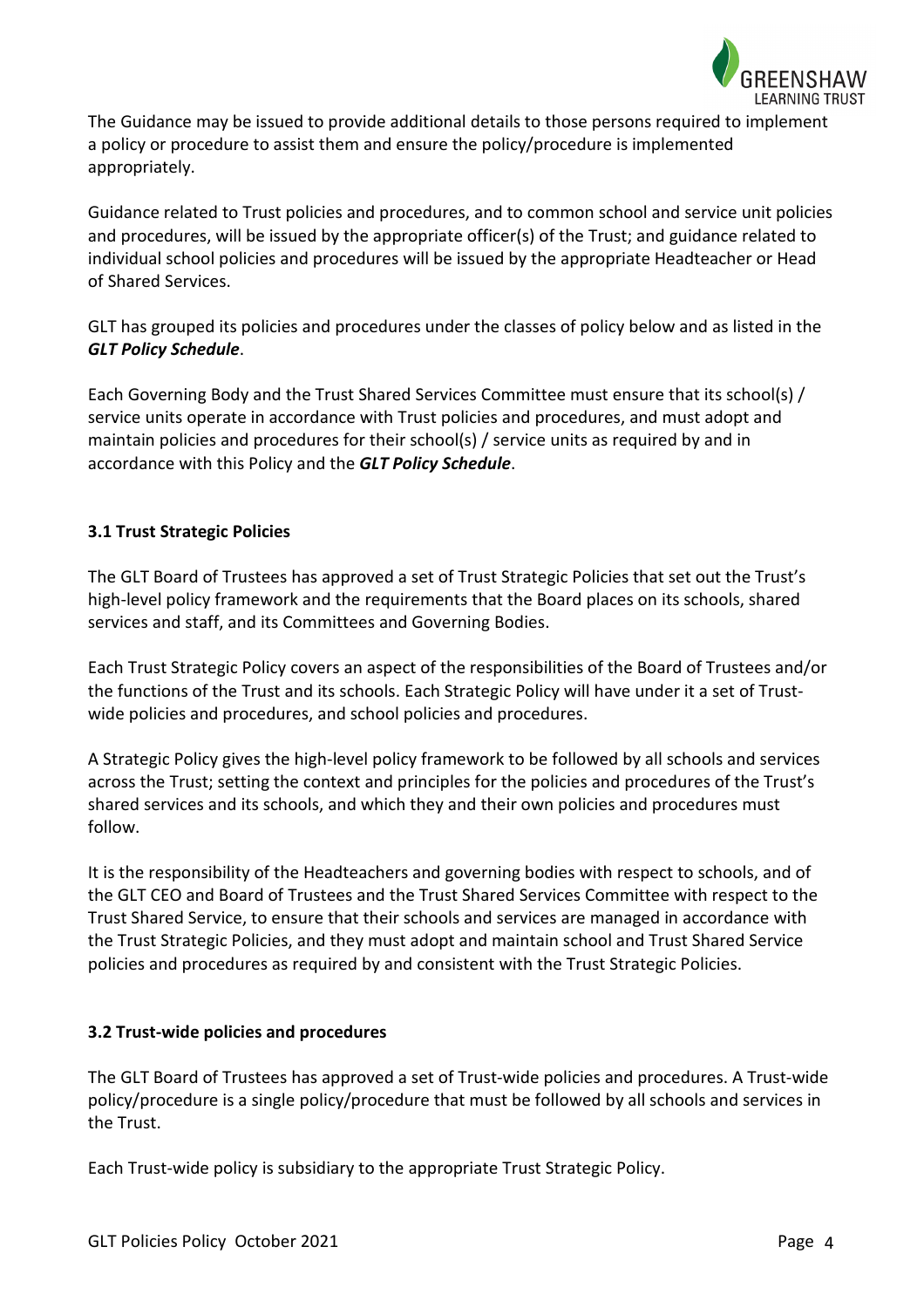

Where the Board of Trustees has approved a Trust-wide policy/procedure, any pre-existing policy/procedure that is covered by the Trust-wide policy/procedure will fall; and where any school policy/procedure is superseded by or contradicted by a Trust-wide policy/procedure the Trust-wide policy/procedure will over-ride; and the Trust-wide policy/procedure will apply to the school.

Some Trust-wide policies/procedures will have a school-specific element or annex; in these cases each school's Headteacher will need to tailor, and their Governing Body approve, those specific parts of the policy/procedure – and those parts only, as indicated in the policy/procedure – to their specific requirements.

## **3.3 Common / single school policies and procedures**

Common / single school policies and procedures are statements by the school to its local stakeholders, where the Board of Trustees has determined that all schools in the Trust must follow the same policies/procedures, so that the Trust can fulfil its statutory responsibilities and/or manage its schools effectively.

Common / single school policies and procedures are approved by the Board of Trustees.

# **3.4 School policy / procedure templates**

For some school policies and procedures, as specified in the GLT Policy Schedule, the Board of Trustees will approve a base or template that is largely identical across all schools in the Trust, but will have specific sections within it that schools will need to add in or tailor to their local circumstances.

Where a template exists, that template must be used to create the appropriate school policy / procedure, and must be completed with accurate and appropriate details for the school, in accordance with the *GLT Policy Schedule*.

For these policies/procedures, the Governing Body must approve the school-specific variations, but may not alter the base policy/procedure.

## **3.5 Individual / variable school policies and procedures**

Individual / variable school policies and procedures are policies / procedures are statements by the school to its local stakeholders, may vary from school-to-school within the Trust, and are approved by the school's Governing Body.

Where required by a Trust Strategic policy or Trust-wide policy/procedure, each school's Headteacher will need to draft, and their Governing Body approve, an appropriate school-specific policy/procedure, consistent with the appropriate Trust Strategic policy and/or Trust-wide policy/procedure.

In addition, and where not covered by a Trust Strategic policy or Trust-wide policy/procedure, each school's Headteacher will need to draft, and their Governing Body approve, any schoolspecific policies/procedures that are required by legislation and guidance and/or that the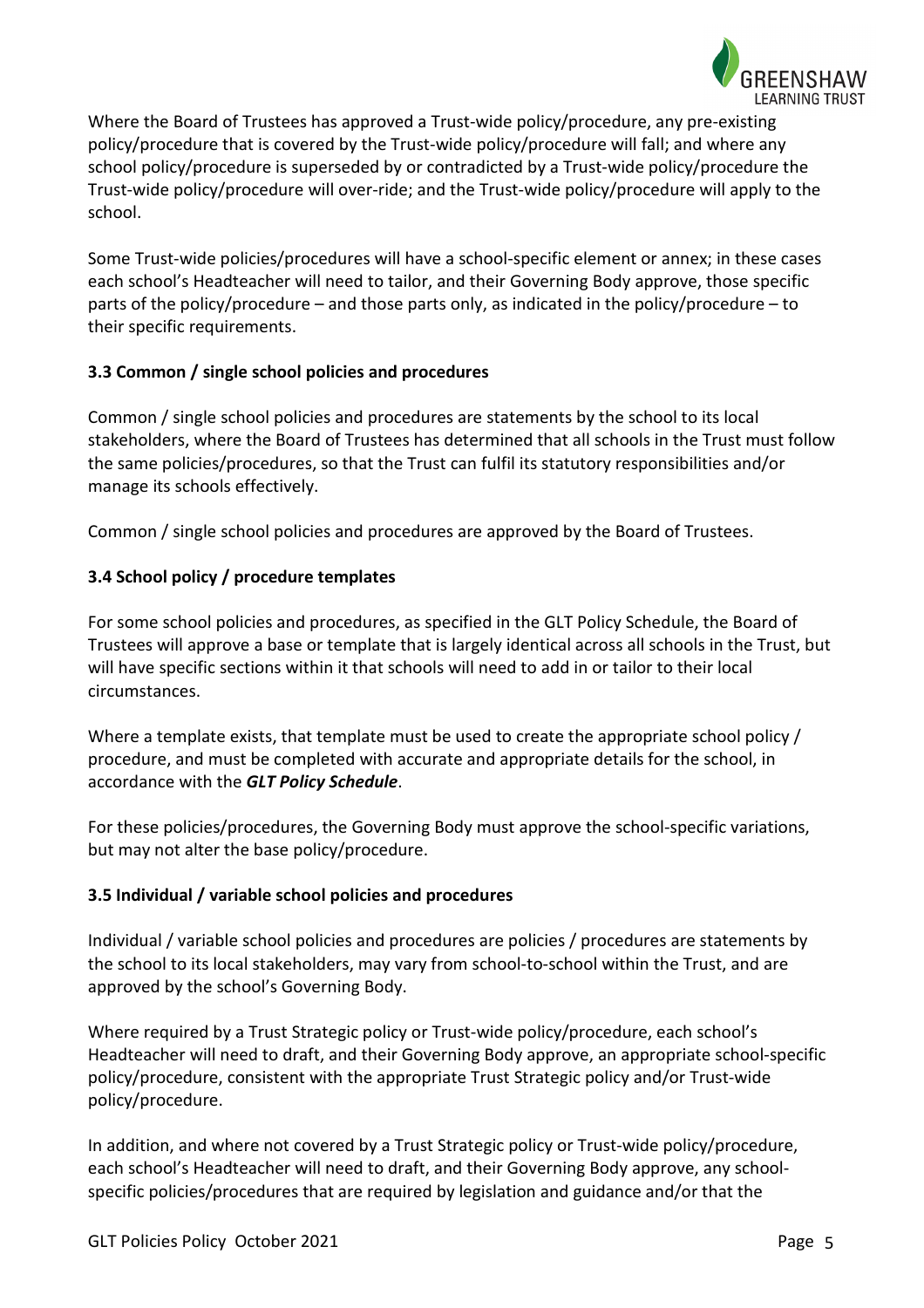

Headteacher considers necessary for the operation of their school. Any such school policies/procedures must be consistent with the appropriate Trust Strategic policy.

School policies/procedures are written by appropriate school staff and approved by the Governing Body. It is the responsibility of the Governing Body and the Headteacher of each school to take advice from the GLT CEO and appropriate GLT Directors and to ensure that their school policies and procedures are consistent with Trust Strategic Policies.

Where the Board of Trustees has approved a Model School Policy/Procedure, then the Headteacher should consider adopting that Model or adapting it to meet their requirements, or if they choose not to use the Model they should have regard to it in drafting their policy/procedure – see section 3.4.

Where the Board of Trustees has approved a Template for the policy/procedure, then the Headteacher must use that Template – see section 3.4.

The formal approval frequency for school policies/procedures will be determined by the GLT Policy Schedule – see also section 5.

In addition to the required school policies/procedures specified in the GLT Policy Schedule, the Headteacher may adopt other school policies and procedures as they deem necessary to their responsibilities for running their school; in doing so, the Headteacher must ensure that any such school policies/procedures are consistent with Trust Strategic Policies and any appropriate Trustwide policies/procedures, and must take advice from the appropriate GLT Director of Education.

There is no requirement for a Governing Body to approve any policies/procedures beyond those in the *GLT Policy Schedule*.

## **3.5.1 Model school policies / procedures**

The GLT Board of Trustees has approved a set of model school policies and procedures.

These models include many of the school-specific policies and procedures that Headteachers and Governing Bodies are required to, or may wish to, adopt, and which are not covered by Trust-wide policies or procedures.

The models contain a structure and example and suggested text that has been pre-approved, and provides guidance and represents 'good practice'. Headteachers and Governing Bodies should consider adopting or adapting the model, or at least have regard to it, when reviewing or creating their own school policies procedures.

Many model school policies and procedures are similarly applicable to non-school service units, and the Trust Shared Services Committee should consider adopting or adapting the model when reviewing or creating their own policies or procedures.

The currently available GLT model school policies and procedures are listed in the *GLT Policy Schedule*.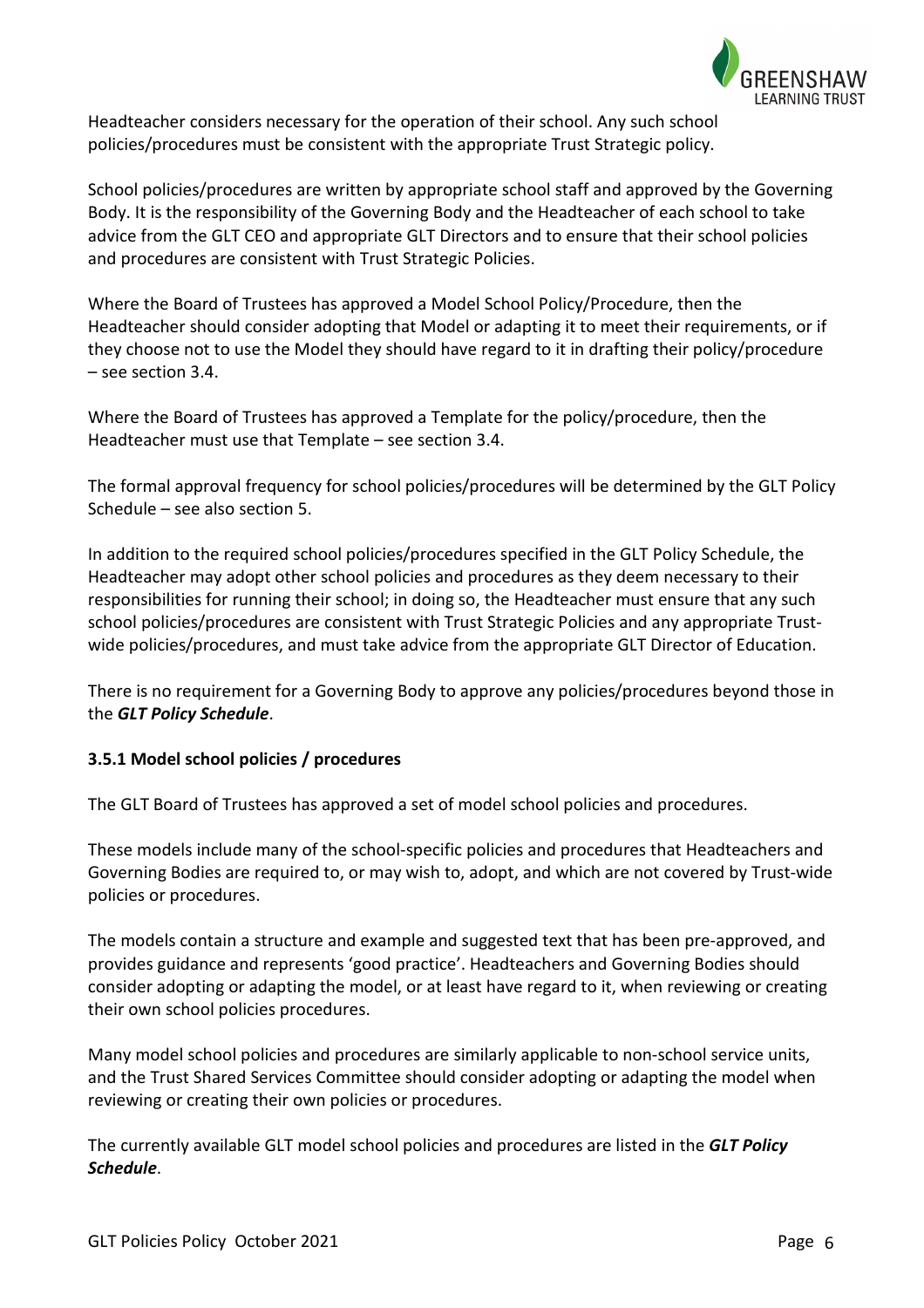

## **3.6 Operational procedures**

In order to implement the policies and procedures of the Trust and of the Governing Body and run their school, the Headteacher may adopt and implement further operational procedures as long as they are consistent with the appropriate Trust strategic, Trust-wide and common school policies as set out in the GLT Policy Schedule. Any such procedures are deemed to be operational matters within the delegated authority of the Headteacher.

The Headteacher may, if they deem it necessary or beneficial to their responsibilities for running their school, choose to consult the link governor and/or Chair and/or Governing Body on the procedure; but the procedure does not need to be, and should not be, presented to the Governing Body for approval.

## **4 Trust Shared Service Policies / procedures**

In a similar way to schools having their own School policies and procedures, the Trust Shared Service will need to develop, and the Trust Shared Services Committee will need to approve, appropriate Trust Shared Service policies and procedures.

It is the responsibility of the Trust Shared Service Committee and GLT CEO to ensure that the Trust Shared Service policies and procedures are consistent with the Trust Strategic Policies.

Where a required policy or procedure has not been approved for the Trust Shared Service by the Trust Shared Service Committee, the current GLT Model School Policy/Procedure (suitably adapted) will apply, unless a more appropriate policy or procedure is available within the Trust and endorsed by the appropriate GLT Director or the GLT CEO pending approval of an appropriate policy/procedure by the Trust Shared Services Committee.

## **5.1 Approval**

Policies and procedures must be approved in accordance with the *GLT Policy Schedule.*

All policies and procedures will identify a 'responsible officer' who is responsible for the maintenance and review of the policy/procedure. Where the responsible officer is identified as the Headteacher or CEO, they may delegate that function to an appropriately senior and qualified member of their staff.

*Trust Strategic Policies* should be drafted by the identified responsible officer. Appropriate legislation and DfE guidance should be followed, and the appropriate link Trustee should be consulted before the final draft is produced. The draft policy/procedure should then be presented to the Board of Trustees for approval.

*Trust-wide policies and procedures* should be drafted by the identified responsible officer, in accordance with the appropriate Trust Strategic Policy. Appropriate legislation and DfE guidance should be followed, and the appropriate link Trustee should be consulted before the final draft is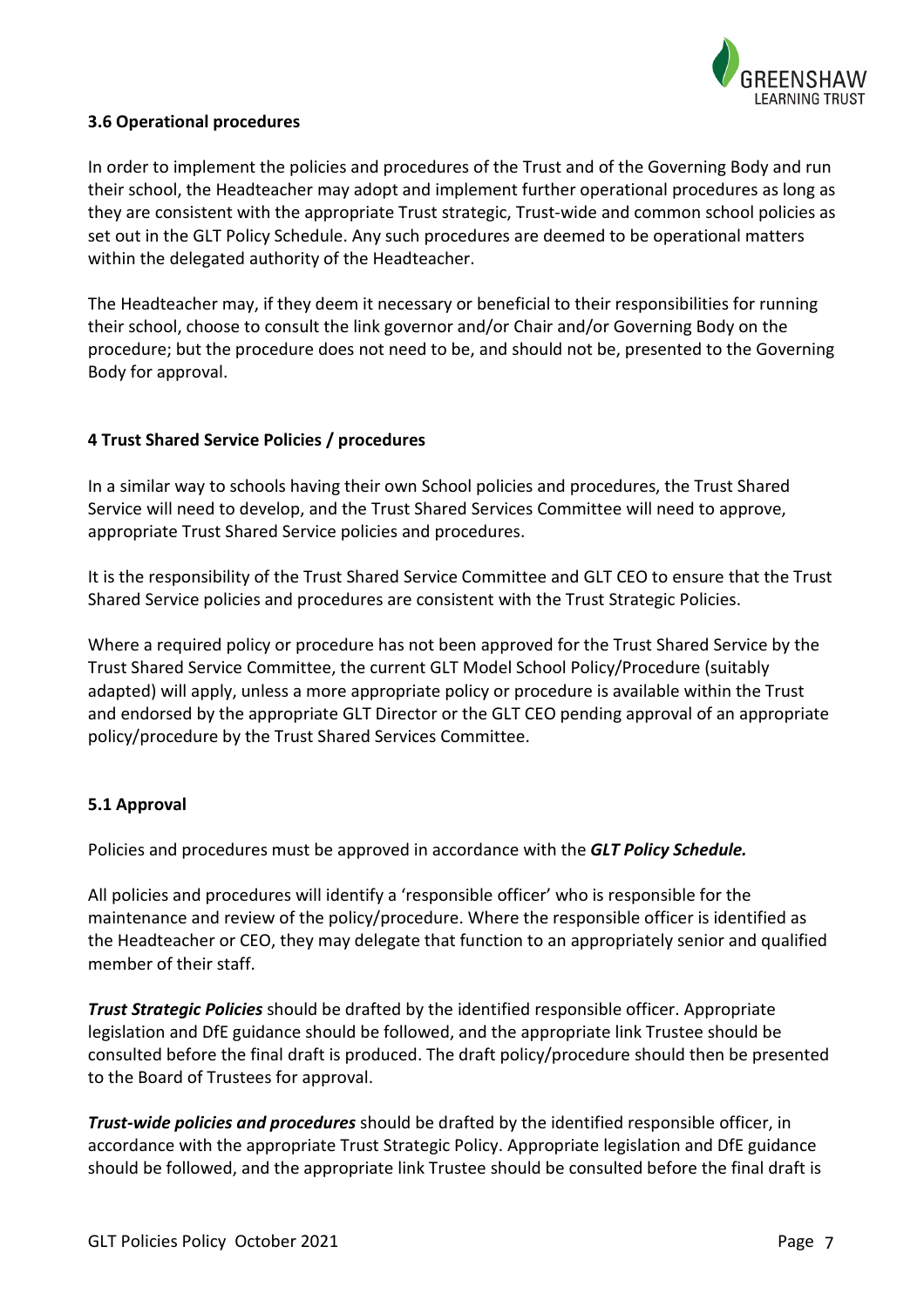

produced. The draft policy/procedure should then be presented to the Board of Trustees for approval.

*Single/common school policies and procedures* should be drafted by the identified responsible officer, in accordance with the appropriate Trust Strategic Policy. Appropriate legislation and DfE guidance should be followed, and the appropriate link Trustee should be consulted before the final draft is produced. The draft policy/procedure should then be presented to the Board of Trustees for approval.

*Individual / variable school policies and procedures* should be drafted by the identified responsible officer, in accordance with the appropriate Trust Strategic Policy and Trust-wide policies and procedures. Where one exists, the approved model/template should be used or taken account of; appropriate legislation and DfE guidance should be followed; advice should be sought from the appropriate officers of the Trust Shared Service; and the appropriate link governor should be consulted before the final draft is produced. The draft policy/procedure should then be presented to the Governing Body for approval.

## **5.2 Formal review**

Policies and procedures must be reviewed by the responsible officer in a similar way to the process described in section 5.1 and in accordance with the *GLT Policy Schedule*, and presented to the approving body for approval, at the latest before the formal review date in the Schedule.

The recommendation to the approving body should summarise the changes that have been made to the policy/procedure since it was last formally approved by them. Significant changes to the effect or operation of the policy/procedure should be identified and significantly changed sections in the policy/procedure should be referenced; where appropriate and it adds clarity, new and changed text in the policy should be indicated eg by different coloured text.

If the amendments are only minor/technical drafting changes, equivalent to those covered by section 5.3, the appropriate link governor/Trustee should be informed of the proposed changes and the nature of the proposed changes should be made clear in the recommendation to the approving body.

If the policy/procedure does not require any changes, the appropriate link governor/Trustee should be informed of this; the recommendation to the approving body should state that the policy has not changed since it was last approved.

If the policy/procedure has only been subject to minor/technical drafting changes in accordance with section 5.3, this should be stated in the recommendation to the approving body.

## **5.3 Interim review and minor / technical changes**

The person named as the responsible officer for the policy or procedure is responsible for ensuring that the policy/procedure is kept up-to-date between formal reviews.

If minor/technical drafting changes are required to a policy/procedure that do not materially affect the nature of the policy/procedure, such changes can be made by the responsible officer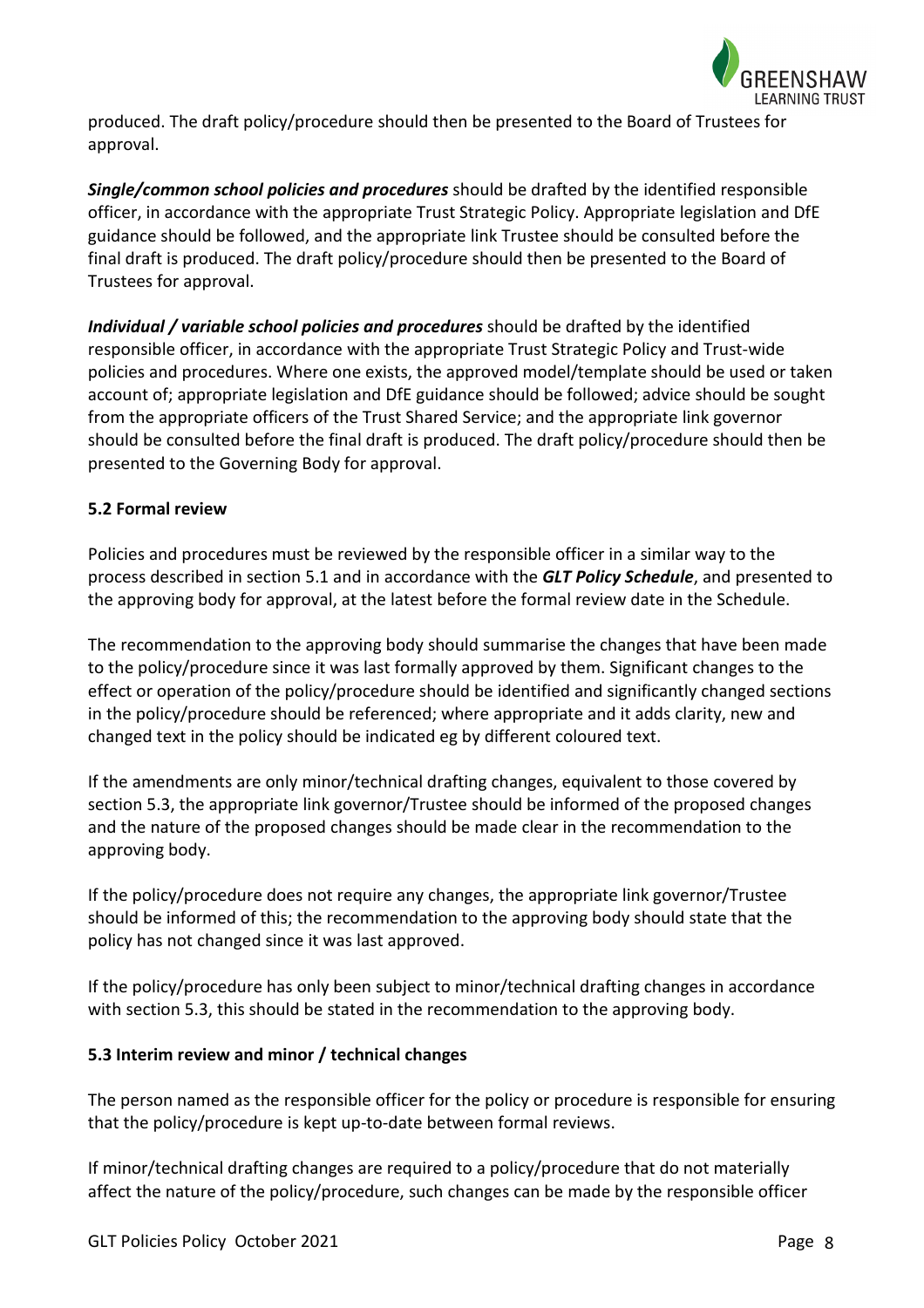

without the policy/procedure being presented for approval to the approving body; for example a change to the name or contact details of a member of staff referred to, or technical updates required by legislation or guidance that do not materially alter the effect or operation of the policy/procedure.

If the required change is more significant and cannot be classed as a minor/technical drafting change, then the proposed revised policy/procedure must be presented to the next available meeting of the approving body for approval, as described in section 5.2.

If the change is deemed to be more significant, but is required urgently and cannot wait until the next meeting, the responsible officer should consult the appropriate link governor/Trustee and may propose, via the Clerk to the Governing Body/Board, that the revised policy/procedure be approved by written resolution of the Chair.

If the responsible officer is unsure whether the amendments required fall within their delegated authority, they should consult the Headteacher for a school policy/procedure, or the GLT CEO for a Trust Strategic Policy or Trust-wide policy/procedure; if the Headteacher is unsure they should consult the appropriate Director of Education and/or the Clerk to the Board.

If the required changes are deemed to be minor/technical drafting changes, the responsible officer should provide a proposed amended policy/procedure to the Headteacher, the Chair of the approving body and the appropriate link governor/Trustee, with an explanation of the changes being proposed. If the Chair of the approving body believes that the proposed changes would materially alter the effect or operation of the policy/procedure and should therefore be considered by the approving body, they should refer the matter back to the responsible officer for it to be dealt with in accordance with section 5.2

The updated policy/procedure will be identified by a 'revision number' and date being entered on the front page of the policy/procedure; the title of the policy/procedure and the formal approval date should remain as the date it was last formally approved by the approving body.

## **6.1 Recording and Publication**

Whenever a Trust Strategic Policy or a Trust-wide policy or procedure or a common school policy or procedure has been approved or formally reviewed by a meeting of the Board, or by written resolution of the Chair if urgent, or has been amended by the responsible officer if minor/technical drafting change only, the policy/procedure should be provided to the Clerk to the Board.

The Clerk to the Board will check the policy/procedure and update the *GLT Policy Schedule*. The Clerk to the Board will send a copy of the checked approved policy/procedure to the GLT CEO and store a copy of it in the Trust Policy folder on the governance Google Drive; and, for a common school policy or procedure, will send a copy of the checked approved policy/procedure to the Clerk to the Governing Body, who will send it to the Headteacher and store a copy of it in the School Policy folder on the governance Google Drive.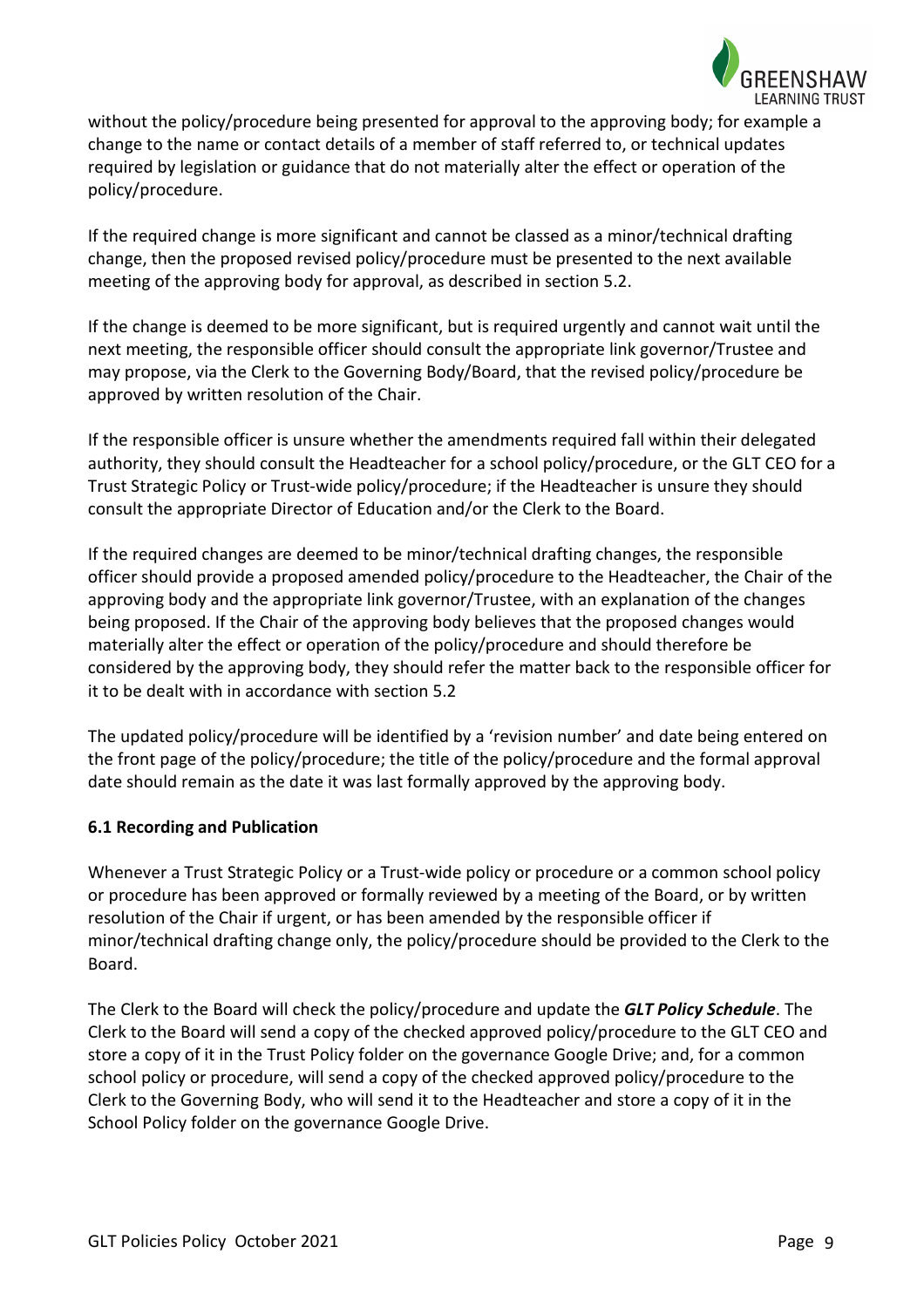

The GLT CEO must ensure that the latest approved and checked versions of Trust Strategic Policies and Trust-wide policies/procedures are made available to appropriate staff and that they are published on the Trust website as determined by the *GLT Policy Schedule*.

Whenever a school policy/procedure on the *GLT Policy Schedule* has been approved or formally reviewed by a meeting of the Governing Body, or by written resolution of the Chair if urgent, or amended by the responsible officer if minor/technical drafting change only, the policy/procedure should be provided to the Clerk to the Governing Body.

The Clerk to the Governing Body will check the policy/procedure and update the *GLT Policy Schedule*; and then send a copy of the checked approved policy/procedure to the Headteacher and the Clerk to the Board; the Clerk to the Clerk to the Board will store the approved school policy/procedure in the School Policy folder on the governance Google Drive.

The Headteacher must ensure that the latest approved and checked versions of Trust and school policies/procedures are made available to appropriate staff, and that school policies/procedures are published on the school website as determined by the *GLT Policy Schedule*.

In addition to the requirements of the *GLT Policy Schedule*, the Headteacher may choose to issue an appropriate operational school procedure to staff and/or parents and/or to publish it on the school website.

For the definitive approved and checked policy/procedure, Governors, Trustees and Headteachers should refer to Trust Policy and School Policy folders on the governance google drive; or contact the Clerk to the Governing Body or the GLT Head of Clerking for advice.

## **6.2 Structure and style of policies and procedures**

The structure and layout, and style and wording, of Trust and school policies and procedures should follow the *GLT Policy Style Guidance*.

Trust Strategic policies, and Trust-wide and Trust Shared Service policies, procedures and guidance should have GLT branding only.

School policies, procedures and guidance, both common and individual, should have the appropriate school branding.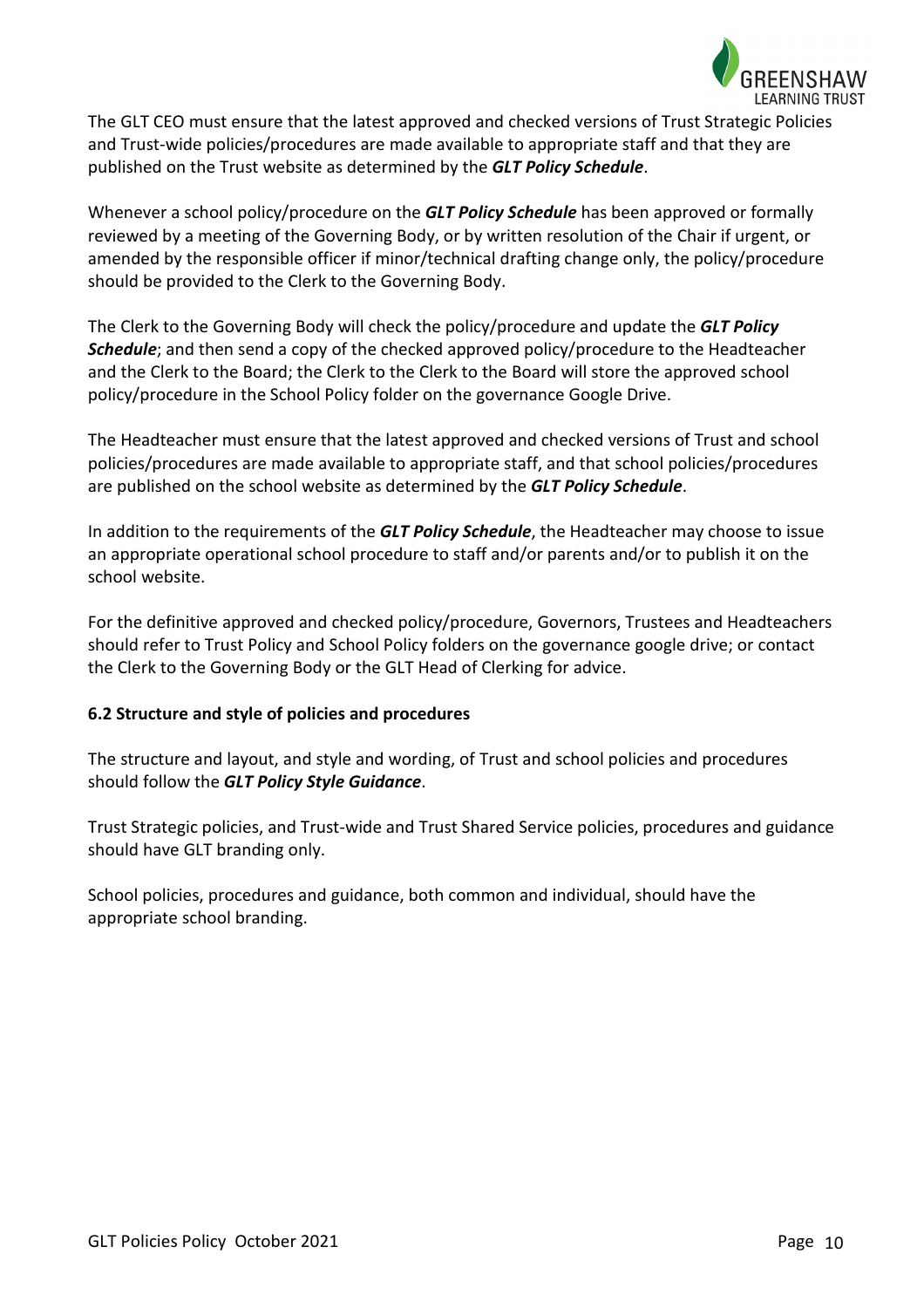# **GLT POLICY SCHEDULE: Oct 21**

| <b>GLT</b> policy title                                    | Type of policy/procedure |                                                   | <b>Formal approval</b><br>frequency | Approval<br>by  | <b>Publication</b><br>requirement | Model / template, if available |
|------------------------------------------------------------|--------------------------|---------------------------------------------------|-------------------------------------|-----------------|-----------------------------------|--------------------------------|
| <b>GLT Policies Policy</b>                                 | $\mathbf{1}$             | <b>Trust strategic policy</b>                     | Annual                              | <b>Board 5</b>  | Internal                          | N/A                            |
| <b>GLT Policy Schedule</b>                                 | $\overline{2}$           | Trust-wide schedule                               | <b>Annual</b>                       | <b>Board 5</b>  | Internal                          | N/A                            |
| Finance                                                    |                          |                                                   |                                     |                 |                                   |                                |
| <b>GLT Finance Policy &amp; Procedures</b>                 | $\mathbf{1}$             | <b>Trust strategic policy</b>                     | Annual                              | Board 6         | <b>Trust website</b>              | N/A                            |
| <b>GLT Procurement Policy &amp; Procedures</b>             | $\overline{2}$           | Trust-wide policy                                 | 3 years                             | <b>Board 6</b>  | <b>Trust website</b>              | N/A                            |
| <b>GLT Staff Expenses Policy</b>                           | $\overline{2}$           | <b>Trust-wide policy</b>                          | 3 years                             | <b>Board 6</b>  | Internal                          | N/A                            |
| School Schedule of Financial Delegations                   | $\overline{4}$           | School-specific annex to<br><b>Finance Policy</b> | Annual                              | GB <sub>1</sub> | Internal                          | Template schedule              |
| <b>School Lettings Policy</b>                              | 5                        | School policy                                     | 3 years                             | GB <sub>5</sub> | School website                    | None                           |
| School Charging & Remissions Policy                        | 5                        | School policy                                     | 3 years                             | GB <sub>5</sub> | School website                    | Model policy                   |
| HR                                                         |                          |                                                   |                                     |                 |                                   |                                |
| <b>GLT Human Resources Policy</b>                          | $\mathbf{1}$             | <b>Trust strategic policy</b>                     | 3 years                             | <b>Board 4</b>  | <b>Trust website</b>              | N/A                            |
| <b>GLT Pay, Performance &amp; Talent Management Policy</b> | $\overline{2}$           | Trust-wide policy                                 | 3 years                             | <b>Board 4</b>  | Internal                          | N/A                            |
| <b>GLT Staff Code of Conduct</b>                           | $\overline{2}$           | Trust-wide procedure                              | 3 years                             | <b>Board 4</b>  | Internal                          | N/A                            |
| <b>GLT Recruitment &amp; Selection Policy</b>              | $\overline{2}$           | <b>Trust-wide policy</b>                          | 3 years                             | <b>Board 4</b>  | Internal                          | N/A                            |
| <b>GLT Additional Leave Procedure</b>                      | $\overline{2}$           | Trust-wide procedure                              | 3 years                             | <b>Board 4</b>  | Internal                          | N/A                            |
| <b>GLT Staff Capability Procedure</b>                      | $\overline{2}$           | Trust-wide procedure                              | 3 years                             | <b>Board 4</b>  | Internal                          | N/A                            |
| <b>GLT Bullying &amp; Harassment Procedure</b>             | $\overline{2}$           | Trust-wide procedure                              | 3 years                             | <b>Board 4</b>  | Internal                          | N/A                            |
| <b>GLT Recruitment Checks Procedure</b>                    | $\overline{2}$           | Trust-wide procedure                              | 3 years                             | <b>Board 4</b>  | Internal                          | N/A                            |
| <b>GLT Flexible Working Policy</b>                         | $\overline{2}$           | Trust-wide procedure                              | 3 years                             | <b>Board 4</b>  | Internal                          | N/A                            |
| <b>GLT Shared Parental Leave Policy</b>                    | $\overline{2}$           | Trust-wide procedure                              | 3 years                             | <b>Board 4</b>  | Internal                          | N/A                            |
| <b>GLT Induction &amp; Probation Policy</b>                | $\overline{2}$           | Trust-wide procedure                              | 3 years                             | <b>Board 4</b>  | Internal                          | N/A                            |
| <b>GLT Staff Disciplinary Procedure</b>                    | $\overline{2}$           | Trust-wide procedure                              | 3 years                             | <b>Board 4</b>  | Internal                          | N/A                            |
| <b>GLT Staff Grievance Resolution Procedure</b>            | $\overline{2}$           | Trust-wide procedure                              | 3 years                             | <b>Board 4</b>  | Internal                          | N/A                            |
| <b>GLT Procedure for Managing Sickness Absence</b>         | $\overline{2}$           | Trust-wide procedure                              | 3 years                             | <b>Board 4</b>  | Internal                          | N/A                            |
| <b>GLT Trade Union Recognition Agreement</b>               | $\overline{2}$           | Trust-wide procedure                              | 3 years                             | <b>Board 4</b>  | Internal                          | N/A                            |
| <b>GLT Hybrid Working Policy</b>                           | $\overline{2}$           | <b>Trust-wide policy</b>                          | 3 years                             | <b>Board 4</b>  | Internal                          | N/A                            |
| <b>Communications</b>                                      |                          |                                                   |                                     |                 |                                   |                                |
| <b>GLT Communications Policy</b>                           | $\mathbf{1}$             | <b>Trust strategic policy</b>                     | 3 years                             | <b>Board 3</b>  | <b>Trust website</b>              | N/A                            |
| <b>GLT Whistleblowing Policy</b>                           | $\overline{2}$           | <b>Trust-wide policy</b>                          | 3 years                             | <b>Board 3</b>  | <b>Trust website</b>              | N/A                            |
| <b>GLT Data Protection Policy</b>                          | $\overline{2}$           | <b>Trust-wide policy</b>                          | 3 years                             | <b>Board 3</b>  | <b>Trust website</b>              | N/A                            |
| <b>GLT Data Retention Procedure</b>                        | $\overline{2}$           | Trust-wide procedure                              | 3 years                             | <b>Board 3</b>  | <b>Trust website</b>              | N/A                            |
| <b>GLT Subject Access Request Procedure</b>                | $\overline{2}$           | Trust-wide procedure                              | 3 years                             | <b>Board 3</b>  | <b>Trust website</b>              | N/A                            |
| <b>GLT Data Breach Procedure</b>                           | $\overline{2}$           | Trust-wide procedure                              | 3 years                             | <b>Board 3</b>  | <b>Trust website</b>              | N/A                            |
| <b>GLT CCTV Use Procedure</b>                              | $\overline{2}$           | Trust-wide procedure                              | 3 years                             | <b>Board 3</b>  | <b>Trust website</b>              | N/A                            |
| <b>GLT Cyber Security Procedure</b>                        | $\overline{2}$           | Trust-wide procedure                              | 3 years                             | <b>Board 3</b>  | <b>Trust website</b>              | N/A                            |
| <b>GLT Freedom of Information Policy</b>                   | $\overline{2}$           | <b>Trust-wide policy</b>                          | 3 years                             | <b>Board 3</b>  | <b>Trust website</b>              | N/A                            |
| <b>GLT Freedom of Information Requests Procedure</b>       | $\overline{2}$           | Trust-wide procedure                              | 3 years                             | <b>Board 3</b>  | <b>Trust website</b>              | N/A                            |
| <b>School Publication Scheme</b>                           | 5                        | School document                                   | Annual                              | GB <sub>4</sub> | School website                    | Model document                 |
| School ICT Usage Policy / Procedure                        | 5                        | School policy / procedure                         | 3 years                             | GB <sub>4</sub> | School website                    | <b>Model Policy</b>            |
| <b>GLT Trust Complaints Procedure</b>                      | $\overline{2}$           | Trust-wide procedure                              | 3 years                             | <b>Board 3</b>  | <b>Trust website</b>              | N/A                            |
| <b>School Complaints Procedure</b>                         | 5                        | School procedure                                  | 3 years                             | GB 4            | School website                    | Model Procedure                |